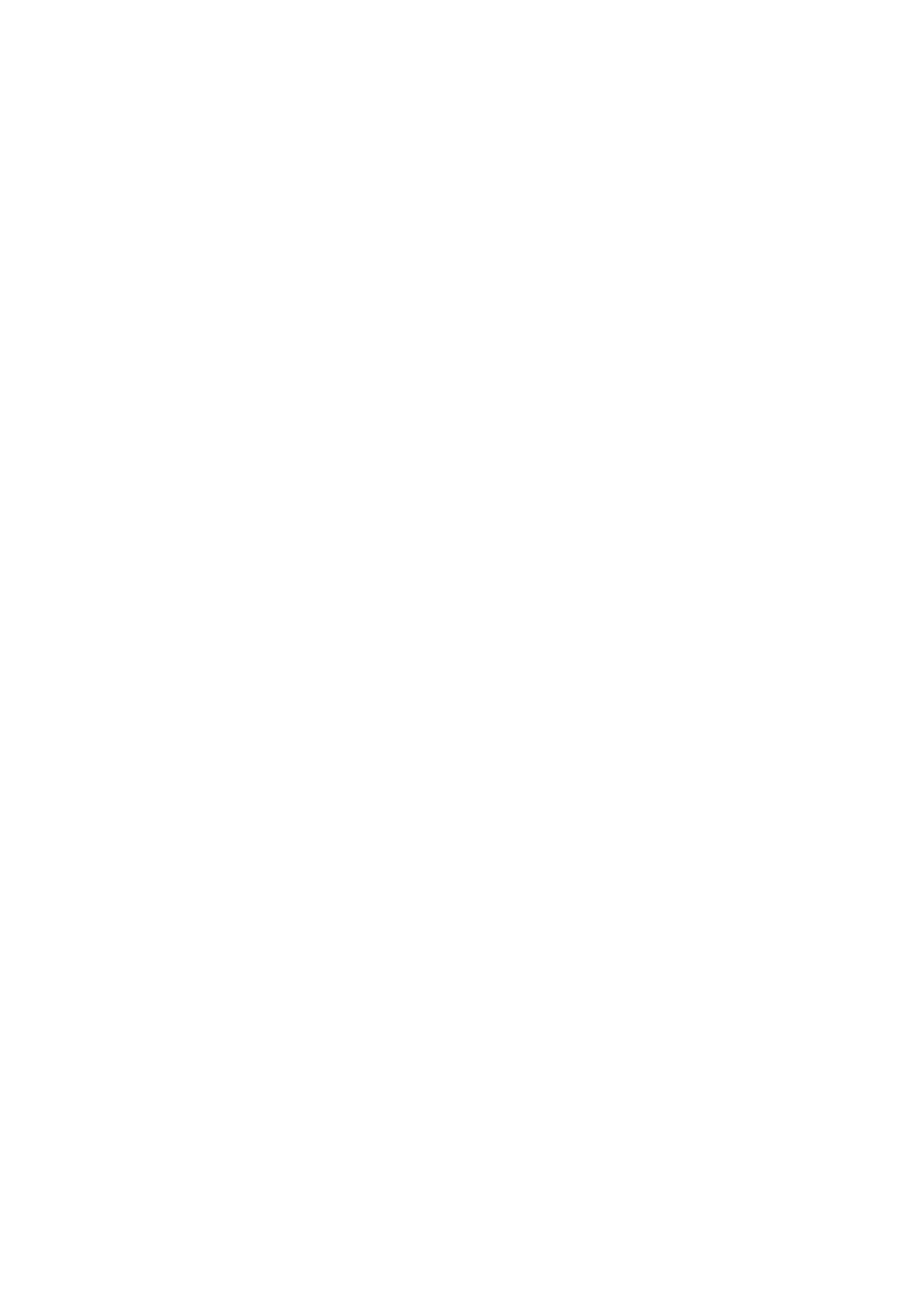# Cost Management Service 2022 Adding a Google Cloud source to cost management

Learn how to add and configure your Google Cloud sources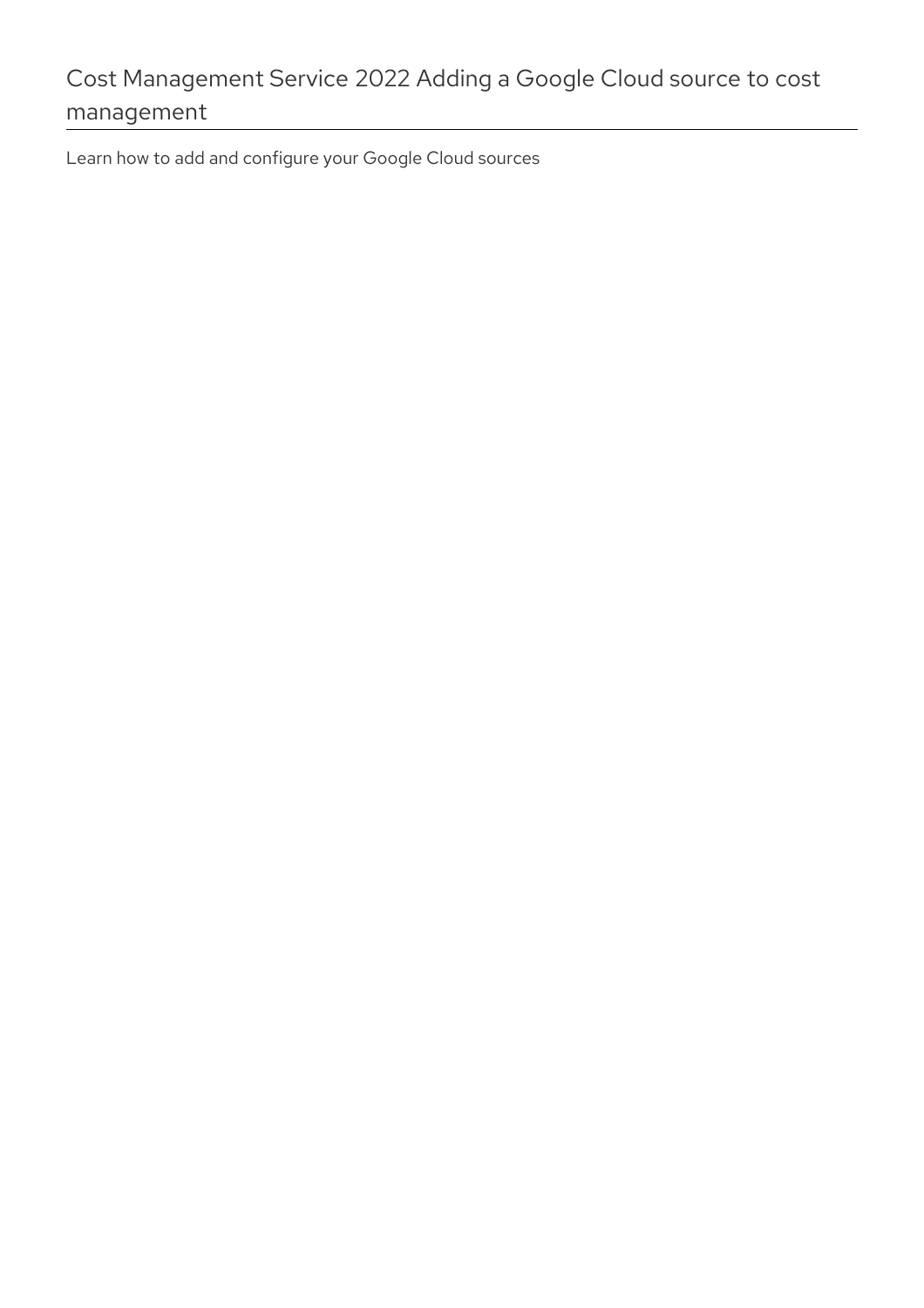### Legal Notice

Copyright © 2022 Red Hat, Inc.

The text of and illustrations in this document are licensed by Red Hat under a Creative Commons Attribution–Share Alike 3.0 Unported license ("CC-BY-SA"). An explanation of CC-BY-SA is available at

http://creativecommons.org/licenses/by-sa/3.0/

. In accordance with CC-BY-SA, if you distribute this document or an adaptation of it, you must provide the URL for the original version.

Red Hat, as the licensor of this document, waives the right to enforce, and agrees not to assert, Section 4d of CC-BY-SA to the fullest extent permitted by applicable law.

Red Hat, Red Hat Enterprise Linux, the Shadowman logo, the Red Hat logo, JBoss, OpenShift, Fedora, the Infinity logo, and RHCE are trademarks of Red Hat, Inc., registered in the United States and other countries.

Linux ® is the registered trademark of Linus Torvalds in the United States and other countries.

Java ® is a registered trademark of Oracle and/or its affiliates.

XFS ® is a trademark of Silicon Graphics International Corp. or its subsidiaries in the United States and/or other countries.

MySQL<sup>®</sup> is a registered trademark of MySQL AB in the United States, the European Union and other countries.

Node.js ® is an official trademark of Joyent. Red Hat is not formally related to or endorsed by the official Joyent Node.js open source or commercial project.

The OpenStack ® Word Mark and OpenStack logo are either registered trademarks/service marks or trademarks/service marks of the OpenStack Foundation, in the United States and other countries and are used with the OpenStack Foundation's permission. We are not affiliated with, endorsed or sponsored by the OpenStack Foundation, or the OpenStack community.

All other trademarks are the property of their respective owners.

### Abstract

This guide describes how to add a Google CLoud source to cost management.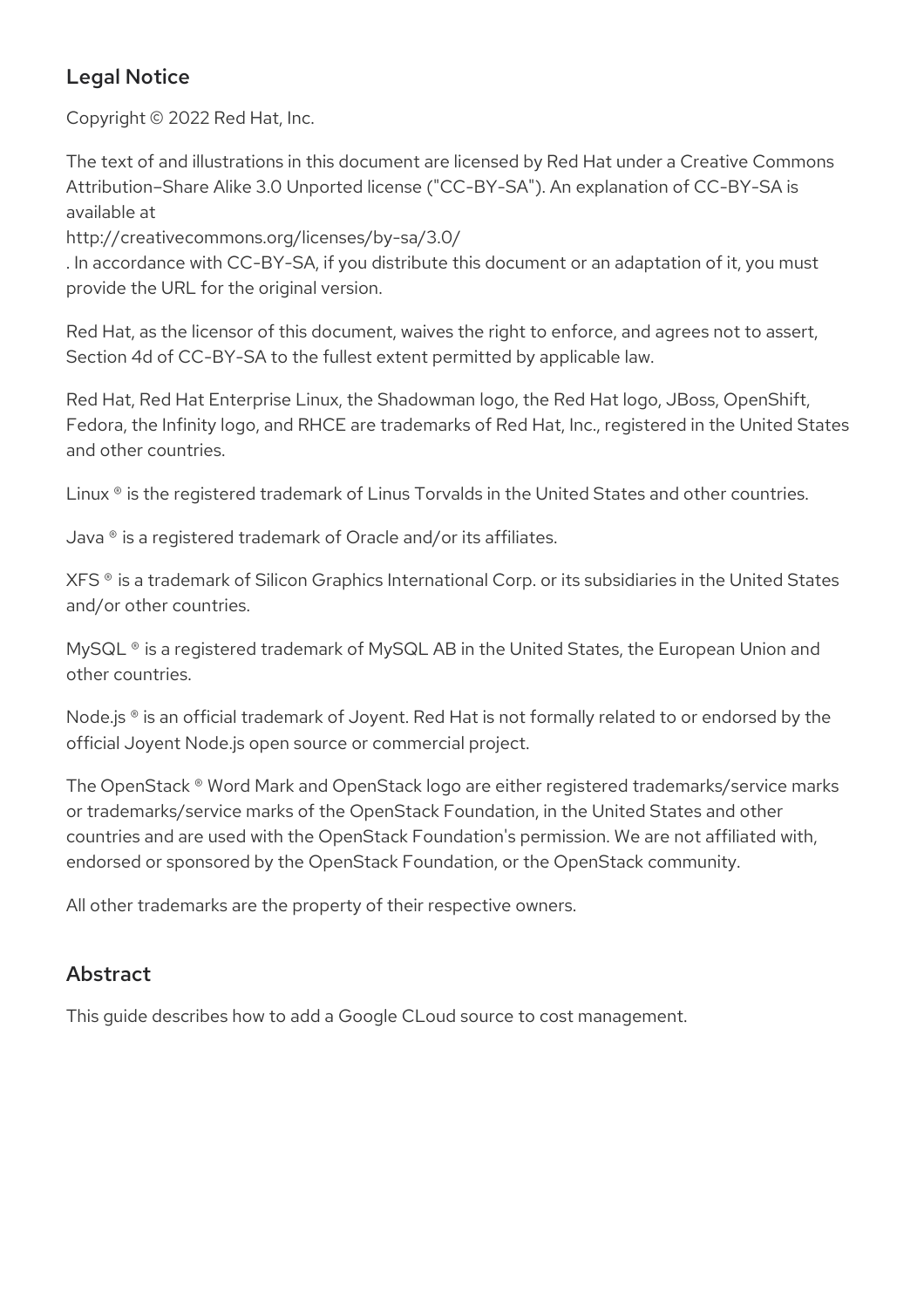# Table of Contents

| 1.1. CREATING A GOOGLE CLOUD PROJECT                                      |  |
|---------------------------------------------------------------------------|--|
| 1.2. CREATING A GOOGLE CLOUD IDENTITY AND ACCESS MANAGEMENT ROLE          |  |
| 1.3. ADDING A BILLING SERVICE ACCOUNT MEMBER TO YOUR GOOGLE CLOUD PROJECT |  |
| 1.4. CREATING A GOOGLE CLOUD BIGQUERY DATASET                             |  |
| 1.5. EXPORTING GOOGLE CLOUD BILLING DATA TO BIGQUERY                      |  |
| 1.5.1. Viewing billing tables in BigQuery                                 |  |
| 1.6. ADDING YOUR GOOGLE CLOUD ACCOUNT AS A SOURCE                         |  |
|                                                                           |  |
| 2.1. LIMIT ACCESS TO COST MANAGEMENT RESOURCES                            |  |
| 2.2. CONFIGURE TAGGING FOR YOUR SOURCES                                   |  |
| 2.3. CONFIGURE COST MODELS TO ACCURATELY REPORT COSTS                     |  |
| 2.4. USE THE COST EXPLORER TO VISUALIZE YOUR COSTS                        |  |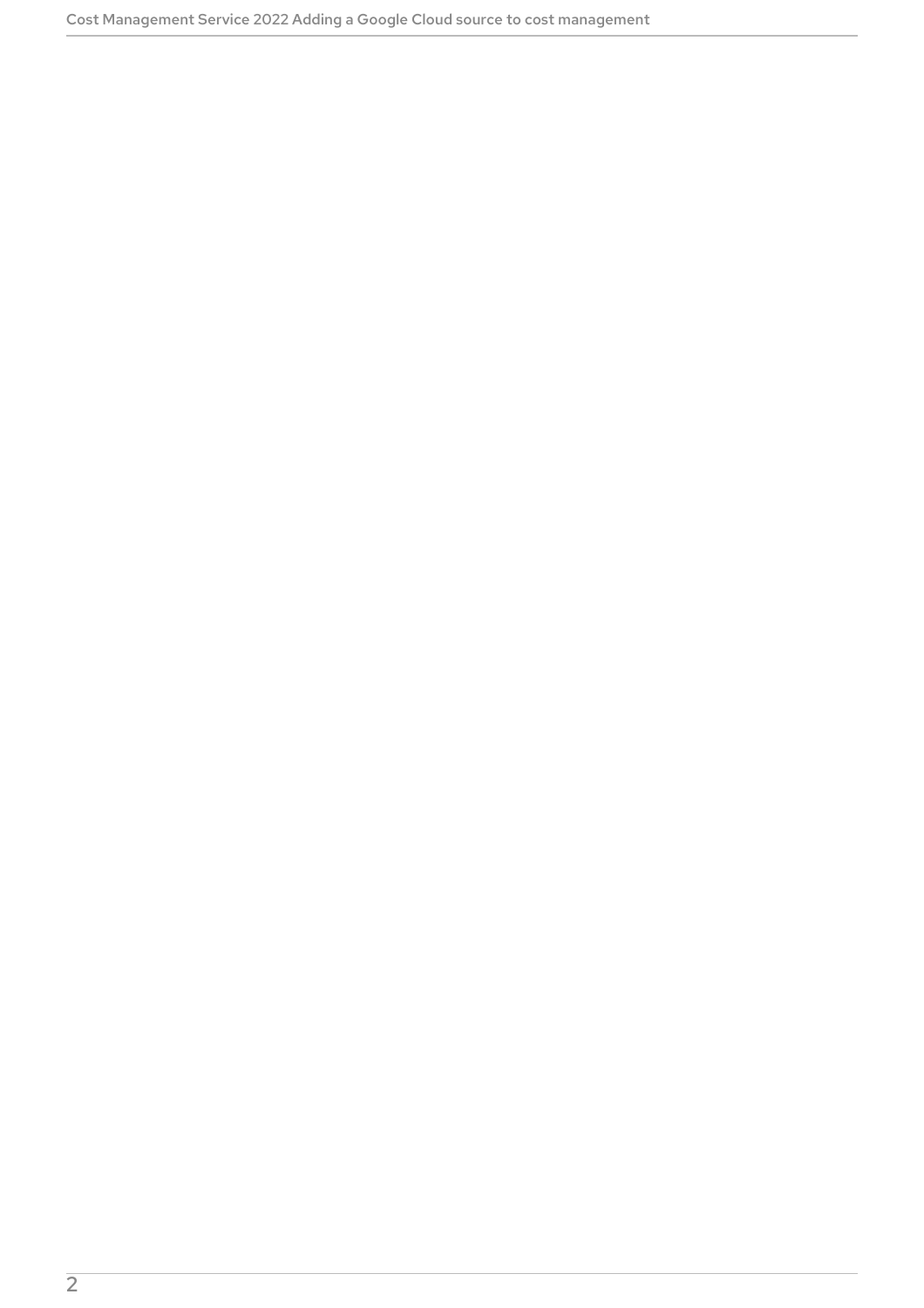# <span id="page-6-0"></span>CHAPTER 1. ADDING A GOOGLE CLOUD SOURCE TO COST MANAGEMENT

To add a Google Cloud account to cost management, you must configure your Google Cloud to provide metrics, then add your Google Cloud account as a source from the [console.redhat.com](https://console.redhat.com) user interface.



### **NOTE**

You must have a Red Hat account user with Sources Administrator entitlements before you can add sources to cost management.

Before you can add your Google Cloud account to cost management as a data source, you must configure the following services on your Google Cloud account to allow cost management access to metrics:

- Cost management Google Cloud project.
- Billing service account member with the correct role to export your data to [console.redhat.com.](https://console.redhat.com)
- BigQuery dataset to contain the cost data.
- Billing export that sends the cost data to your BigQuery dataset.

As you will complete some of the following steps in the Google Cloud console, and some steps in the cost management user interface, keep both applications open in a web browser.

Add your Google Cloud source to cost management from the settings area at <https://console.redhat.com/settings/sources>.



### **NOTE**

As non-Red Hat products and documentation can change without notice, instructions for configuring the third-party sources provided in this guide are general and correct at the time of publishing. See the Google Cloud Platform [documentation](https://cloud.google.com/docs) for the most up-todate and accurate information.

# <span id="page-6-1"></span>1.1. CREATING A GOOGLE CLOUD PROJECT

It is strongly recommended that you create a new Google Cloud project to gather and send your cost reports to [console.redhat.com](https://console.redhat.com). This procedure outlines the steps required to create and name a new project from the Google Cloud Console.

### **Prerequisites**

Access to Google Cloud Console with **resourcemanager.projects.create** permission

### Procedure

- 1. Navigate to IAM & Admin→ Create a Project in Google Cloud [Console.](https://console.cloud.google.com/)
- 2. Enter a Project name in the new page that appears and select your billing account.
- 3. Select the Organization.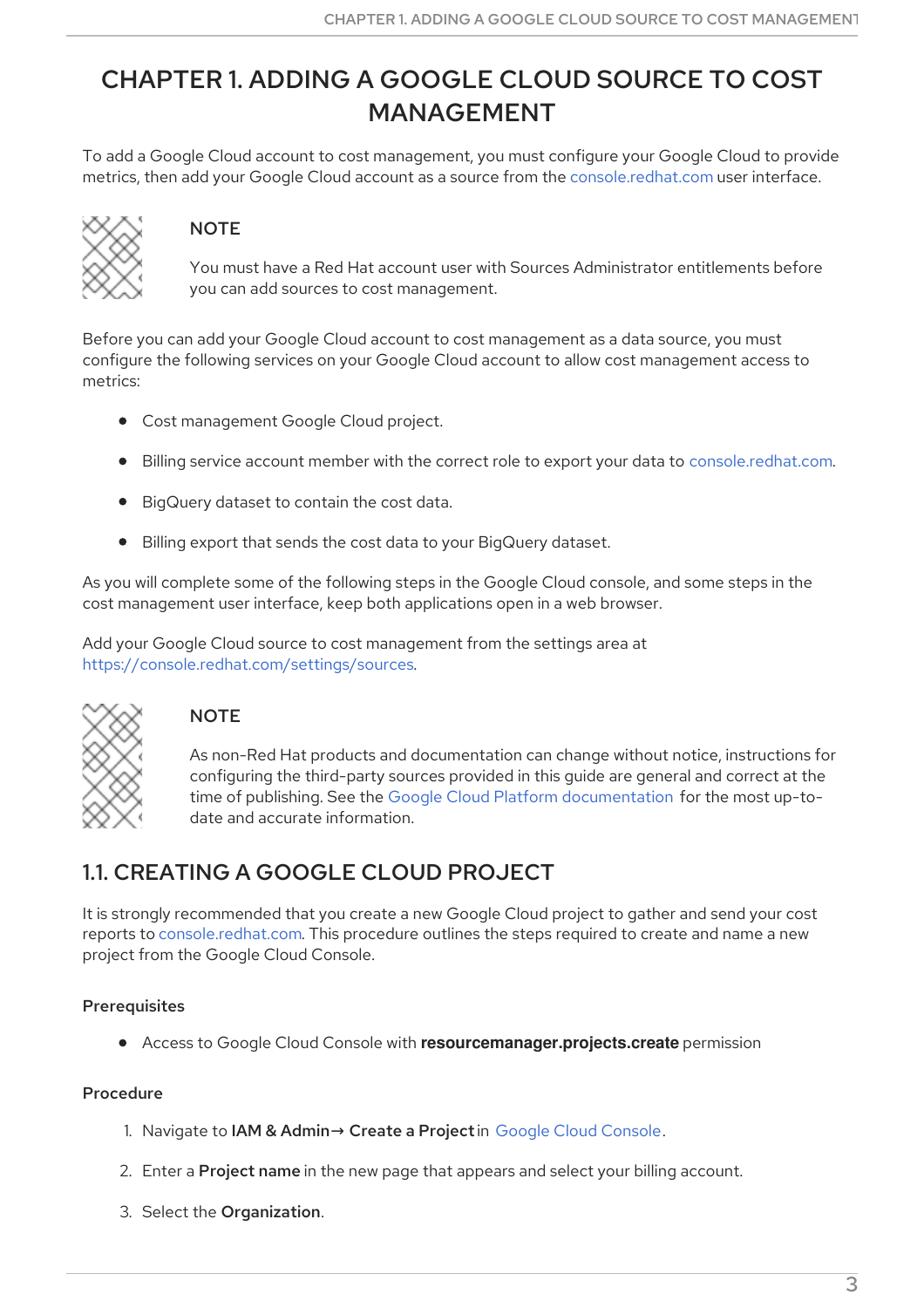- 4. Enter the parent organization in the Location box.
- 5. Click **Create**

#### Verification steps

- 1. Navigate to the Google Cloud Console Dashboard
- 2. Verify the project is in the top menu bar.

#### Additional resources

For additional information on creating projects, see the Google Cloud [documentation](https://cloud.google.com/resource-manager/docs/creating-managing-projects) *Creating and managing projects*.

## <span id="page-7-0"></span>1.2. CREATING A GOOGLE CLOUD IDENTITY AND ACCESS MANAGEMENT ROLE

A custom Identity and Access Management (IAM) role for cost management gives access to specific cost related resources required to enable a Google Cloud Platform source and prohibits access to other resources.

#### **Prerequisites**

- Access to Google Cloud Console with these permissions:
	- **resourcemanager.projects.get**
	- **resourcemanager.projects.getIamPolicy**
	- **resourcemanager.projects.setIamPolicy**
- Google Cloud [project](#page-6-1)

#### Procedure

- 1. Navigate to IAM & Admin→ Roles in Google Cloud [Console.](https://console.cloud.google.com/)
- 2. Select the cost management project from the dropdown in the top menu bar.
- 3. Click **+ Create role**
- 4. Enter a Title, Description and ID for the role.
- 5. Click **+ ADD PERMISSIONS**
- 6. Use the Enter property name or valuefield to search and select these four permissions for your custom role:
	- **bigquery.jobs.create**
	- **bigquery.tables.getData**
	- **bigquery.tables.get**
	- **bigquery.tables.list**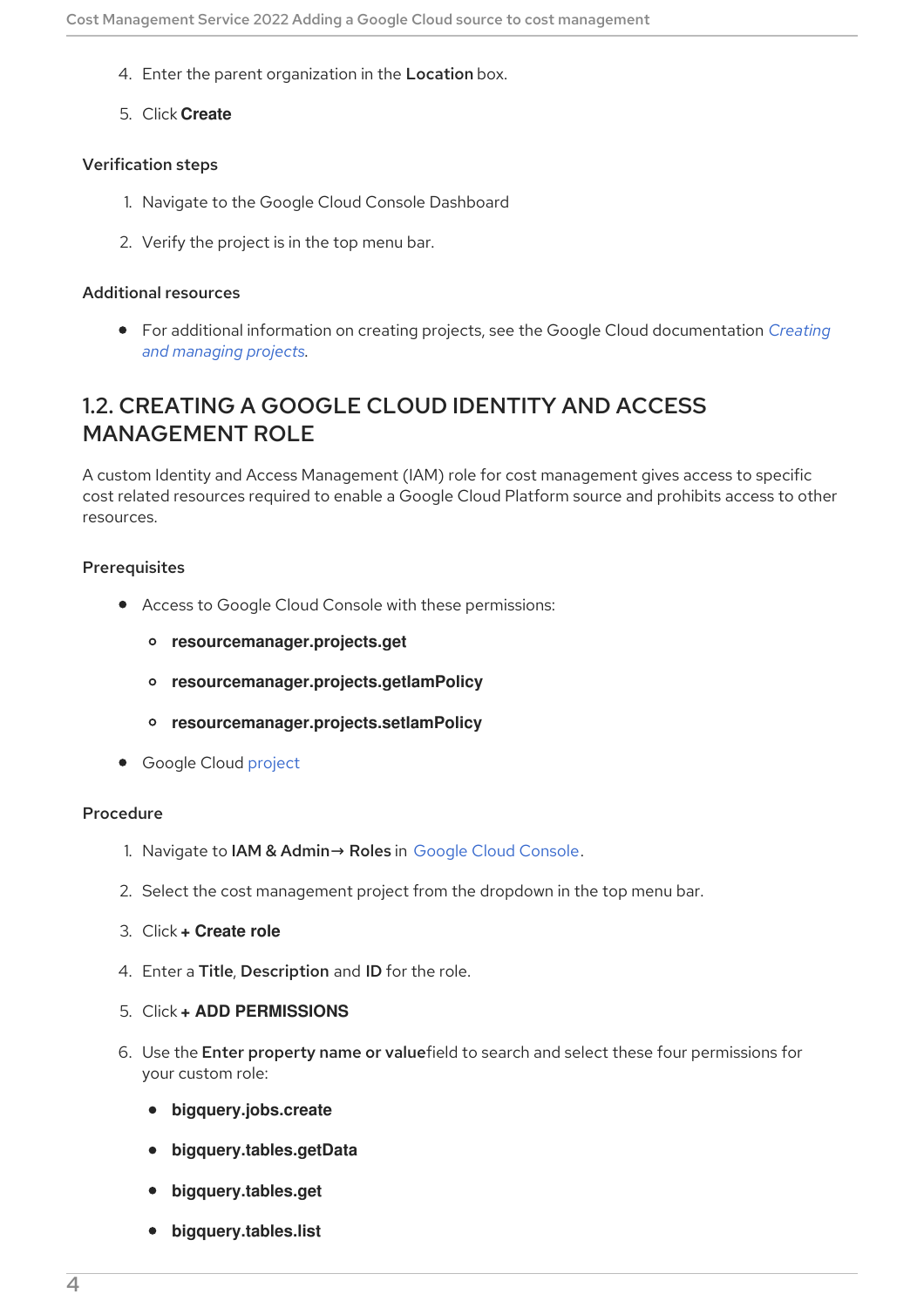- 7. Click **ADD**
- 8. Click **CREATE**

#### Verification steps

- 1. Navigate to IAM & Admin→ Roles.
- 2. Click the title of the custom role you created.
- 3. Verify the role has these four assigned permissions:
	- **bigquery.jobs.create**
	- **bigquery.tables.getData**
	- **bigquery.tables.get**
	- **bigquery.tables.list**

#### Additional resources

For additional information on roles and their usage, see the Google Cloud documentation *[Understanding](https://cloud.google.com/iam/docs/understanding-roles) roles* and *Creating and [managing](https://cloud.google.com/iam/docs/creating-custom-roles) custom roles* .

## <span id="page-8-0"></span>1.3. ADDING A BILLING SERVICE ACCOUNT MEMBER TO YOUR GOOGLE CLOUD PROJECT

A new billing service account member must be created in your project that can export cost reports to [console.redhat.com](https://console.redhat.com).

#### **Prerequisites**

- Access to Google Cloud Console with these permissions:
	- **resourcemanager.projects.get**
	- **resourcemanager.projects.getIamPolicy**
	- **resourcemanager.projects.setIamPolicy**
- Google Cloud [project](#page-6-1)
- cost management Identity and Access Management (IAM) [role](#page-7-0)

#### Procedure

- 1. Navigate to IAM & Admin→ IAM in Google Cloud [Console](https://console.cloud.google.com/).
- 2. Select the cost management project from the dropdown in the top menu bar.
- 3. Click **ADD** at the top of the page.
- 4. Paste this into the New members field: **billing-export@red-hat-cost-management.iam.gserviceaccount.com**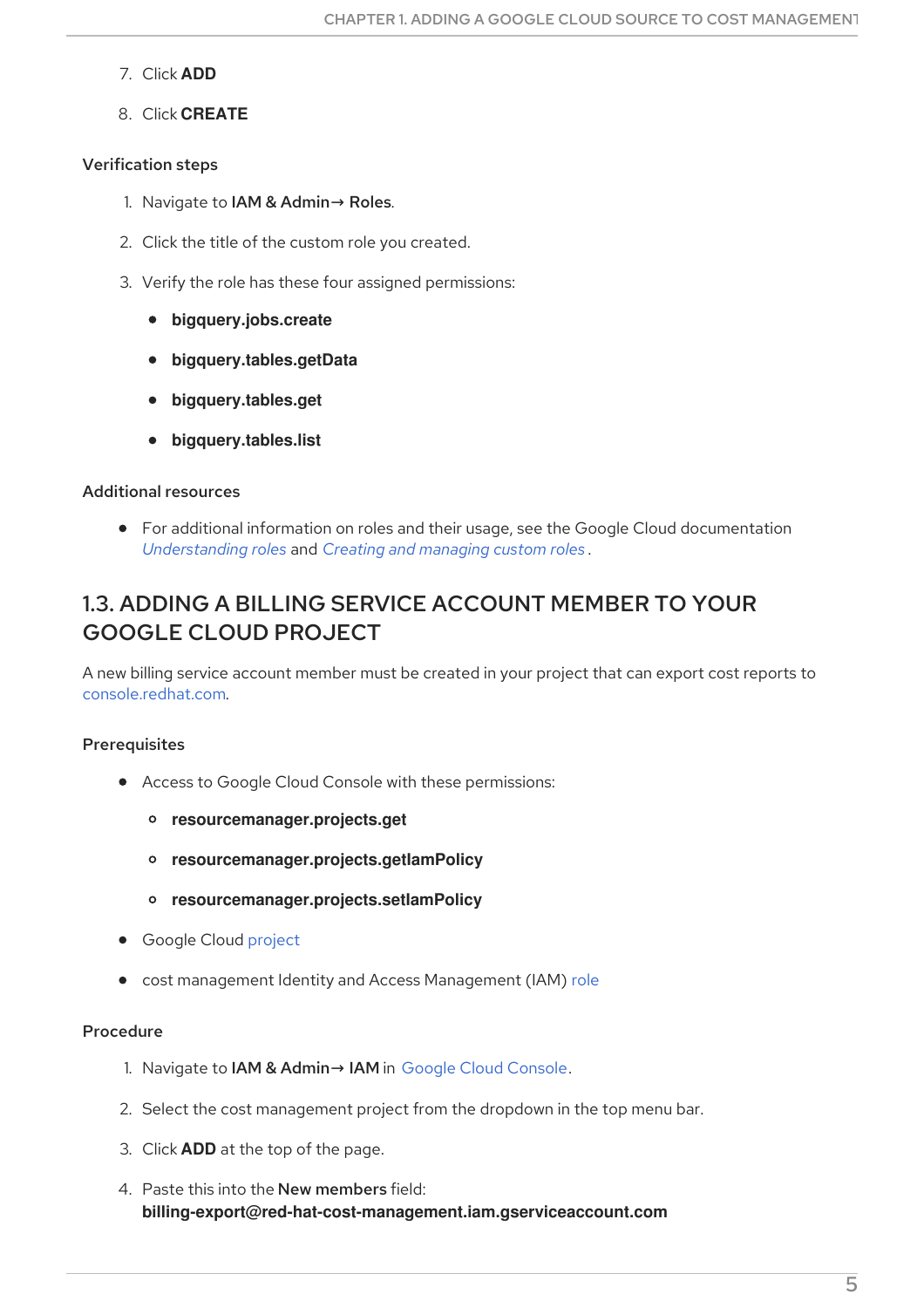- 5. Select the cost management IAM role.
- 6. Click **SAVE**

#### Verification steps

- 1. Navigate to IAM & Admin→ IAM.
- 2. Verify the new member is present with the correct role.

#### Additional resources

For additional information on roles and their usage, see the Google Cloud documentation *[Understanding](https://cloud.google.com/iam/docs/understanding-roles) roles* and *Creating and [managing](https://cloud.google.com/iam/docs/creating-custom-roles) custom roles* .

## <span id="page-9-0"></span>1.4. CREATING A GOOGLE CLOUD BIGQUERY DATASET

Create a BigQuery dataset to collect and store the billing data for cost management.

#### **Prerequisites**

- Access to Google Cloud Console with **bigquery.datasets.create** permission
- Google Cloud [project](#page-6-1)

#### Procedure

- 1. Navigate to Big Data → BigQuery in Google Cloud [Console.](https://console.cloud.google.com/)
- 2. Select the cost management project in the Explorer panel.
- 3. Click **CREATE DATASET**
- 4. Enter a name for your dataset in the Dataset ID field.
- 5. Click **CREATE DATASET**

#### Verification steps

- 1. Select the cost management project you created in the Explorer panel.
- 2. Verify the dataset you created is nested under the cost management project.

### <span id="page-9-1"></span>1.5. EXPORTING GOOGLE CLOUD BILLING DATA TO BIGQUERY

Enabling a billing export to BigQuery sends your Google Cloud billing data (such as usage, cost estimates, and pricing data) automatically to the cost management BigQuery dataset.

#### **Prerequisites**

- Access to Google Cloud Console with the Billing Account Administrator role
- Google Cloud [project](#page-6-1)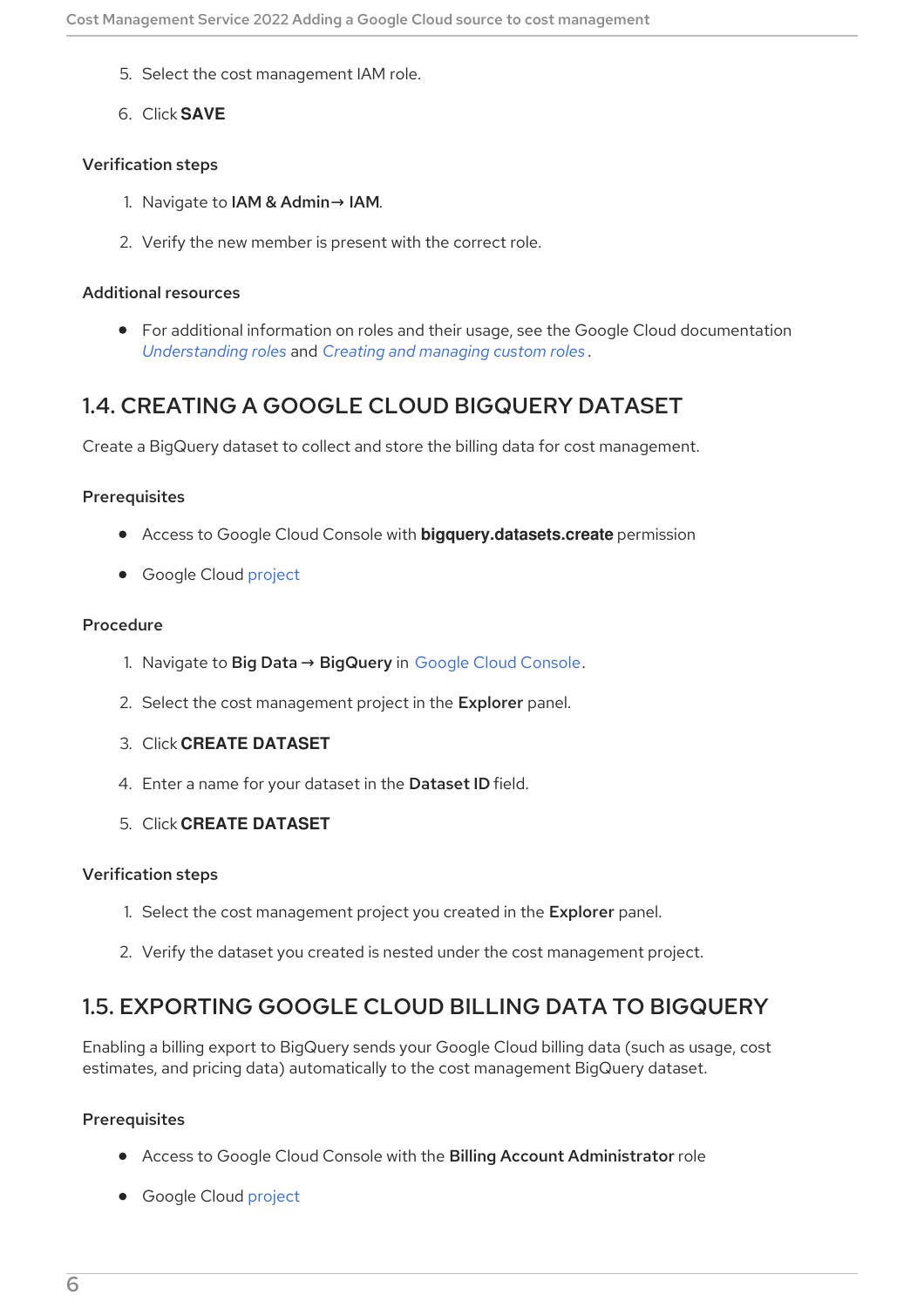- <span id="page-10-2"></span>Billing service [member](#page-8-0) with the cost management Identity and Access Management (IAM) [role](#page-7-0)
- [BigQuery](#page-9-0) dataset

#### Procedure

- 1. Navigate to Billing  $\rightarrow$  Billing export in Google Cloud [Console](https://console.cloud.google.com/).
- 2. Click the BIGQUERY EXPORT tab.
- 3. Click **EDIT SETTINGS** in the Daily cost detail section.
- 4. Select the cost management Project and Billing export datasetyou created in the dropdown menus.
- 5. Click **SAVE**.

#### Verification steps

1. Verify a green checkmark with Enabled in the Daily cost detail section, with correct Project name and Dataset name.

#### <span id="page-10-0"></span>1.5.1. Viewing billing tables in BigQuery

You may want to review the metrics collected and sent to cost management. This can also assist with troubleshooting incorrect or missing data in cost management.



#### **NOTE**

Google may take several hours to export billing data to your BigQuery dataset.

#### **Prerequisites**

Access to Google Cloud console with **bigquery.dataViewer** role

#### Procedure

- 1. Navigate to Big Data → BigQuery in Google Cloud [Console.](https://console.cloud.google.com/)
- 2. Select the cost management project in the Explorer panel.
- 3. Click **gcp\_billing\_export\_v1\_xxxxxx\_xxxxxxxxxxx** table under the cost management dataset.
- 4. Click the Preview tab to view the metrics.

### <span id="page-10-1"></span>1.6. ADDING YOUR GOOGLE CLOUD ACCOUNT AS A SOURCE

Using the information from the previous steps, you can now add your Google Cloud account as a source. After adding a Google Cloud source, the cost management application processes the cost and usage data from your Google Cloud account and makes it viewable.

#### Prerequisites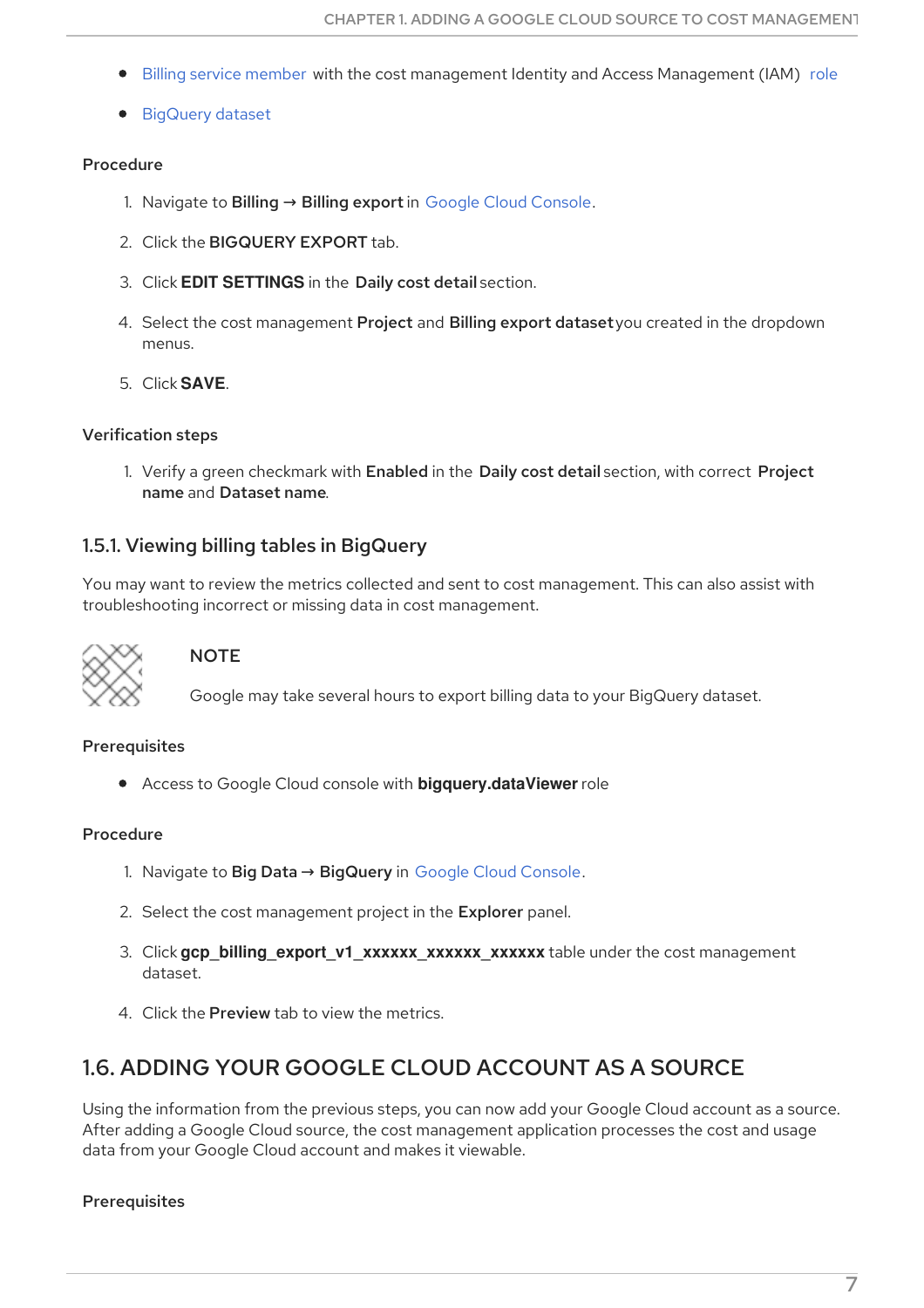- Red Hat account user with Sources Administrator entitlements
- Google Cloud [project](#page-6-1)
- Billing service [member](#page-8-0) with the cost management Identity and Access Management (IAM) [role](#page-7-0)
- **•** Billing [export](#page-10-2) to [BigQuery](#page-9-0) dataset

#### Procedure

- 1. From [console.redhat.com,](https://console.redhat.com) click **4** (Settings).
- 2. Click **Sources**
- 3. Click **Add source** in the Cloud sources tab.
- 4. Enter a name for the source and click **Next**
- 5. In the dialog, select Google Cloud as the source type and cost management as the application.
- 6. Click Next.
- 7. Enter your Project ID and click Next.
- 8. Click **Next** to verify you have created an Identity and Access Management (IAM) role.
- 9. Click **Next** to verify you have created a new billing service account userand assigned the correct role.
- 10. Enter your BigQuery Dataset ID and click **Next**
- 11. Click **Next** to verify you have enabled your BigQuery billing export.
- 12. Review the details and click **Add**

#### Verification steps

Verify your source is listed with *Available* status in the Sources page.



#### IMPORTANT

Google may take several hours to gather and export billing data to cost management. In the meantime, you will receive a *configuration in progress* message, and your source status will display as *Unknown* in the Sources page.

### Table 1.1. Troubleshooting

| <b>Issue</b>                                            | Cause                                                                                                          | <b>Remediation steps</b>                                                                                  |
|---------------------------------------------------------|----------------------------------------------------------------------------------------------------------------|-----------------------------------------------------------------------------------------------------------|
| Incorrect IAM permissions for<br>project yourprojectID. | The billing service account<br>member does not have the<br>correct role or permissions for<br>cost management. | Make sure the billing service<br>account has the cost<br>management role with the correct<br>permissions. |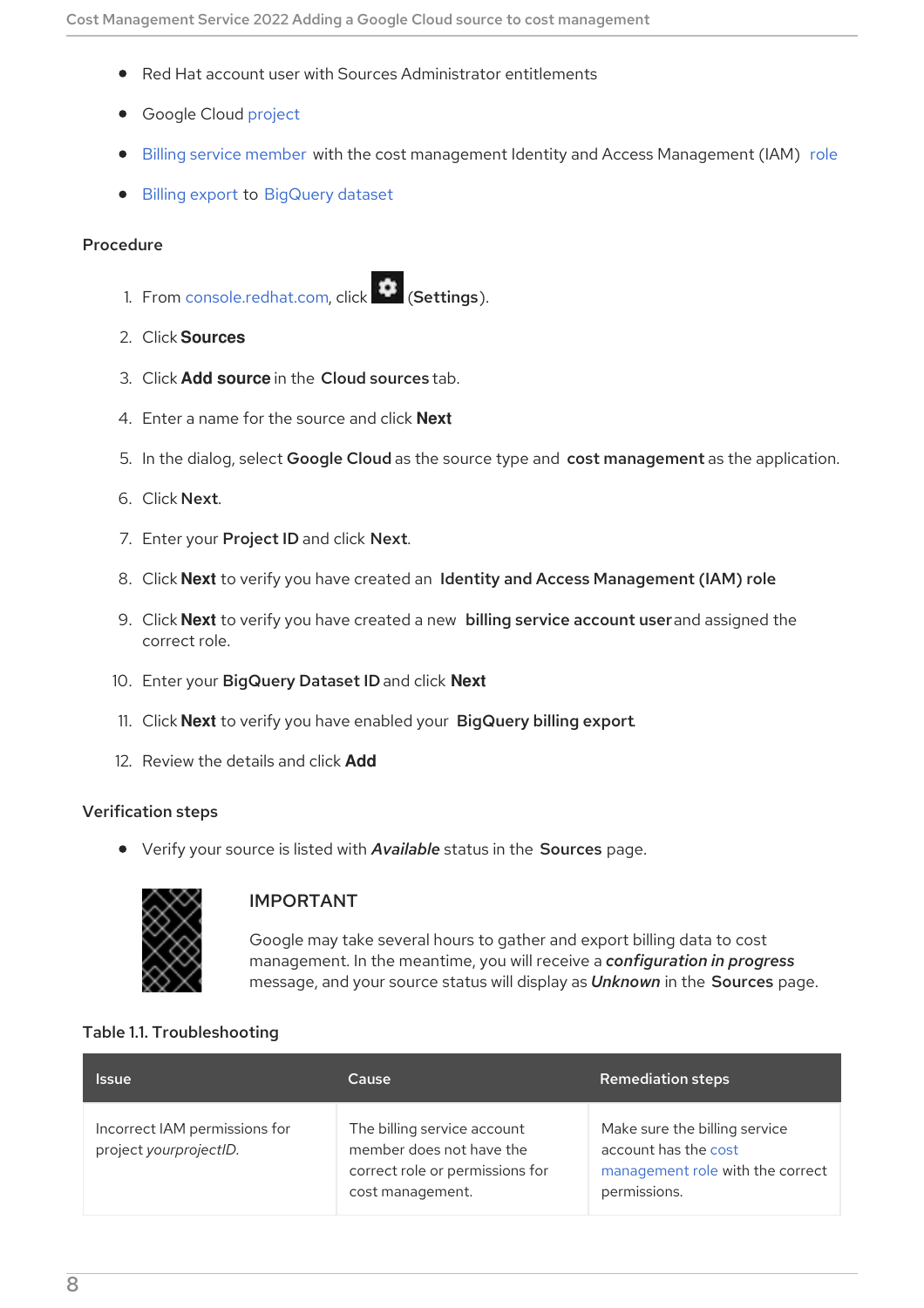| lssue                                                                  | Cause                                                                         | <b>Remediation steps</b>                                                                             |
|------------------------------------------------------------------------|-------------------------------------------------------------------------------|------------------------------------------------------------------------------------------------------|
| Unable to find dataset:<br>yourdatasetID in project:<br>yourprojectID. | The BigQuery dataset ID was<br>entered incorrectly or does not<br>exist.      | Make sure the BigQuery dataset<br>ID matches the one created for<br>cost management.                 |
| Source status "Unknown" longer<br>than 24 hours.                       | Cost management cannot find<br>cost data in the BigQuery dataset<br>provided. | Make sure your billing export is<br>configured and billing tables exist<br>in your BigQuery dataset. |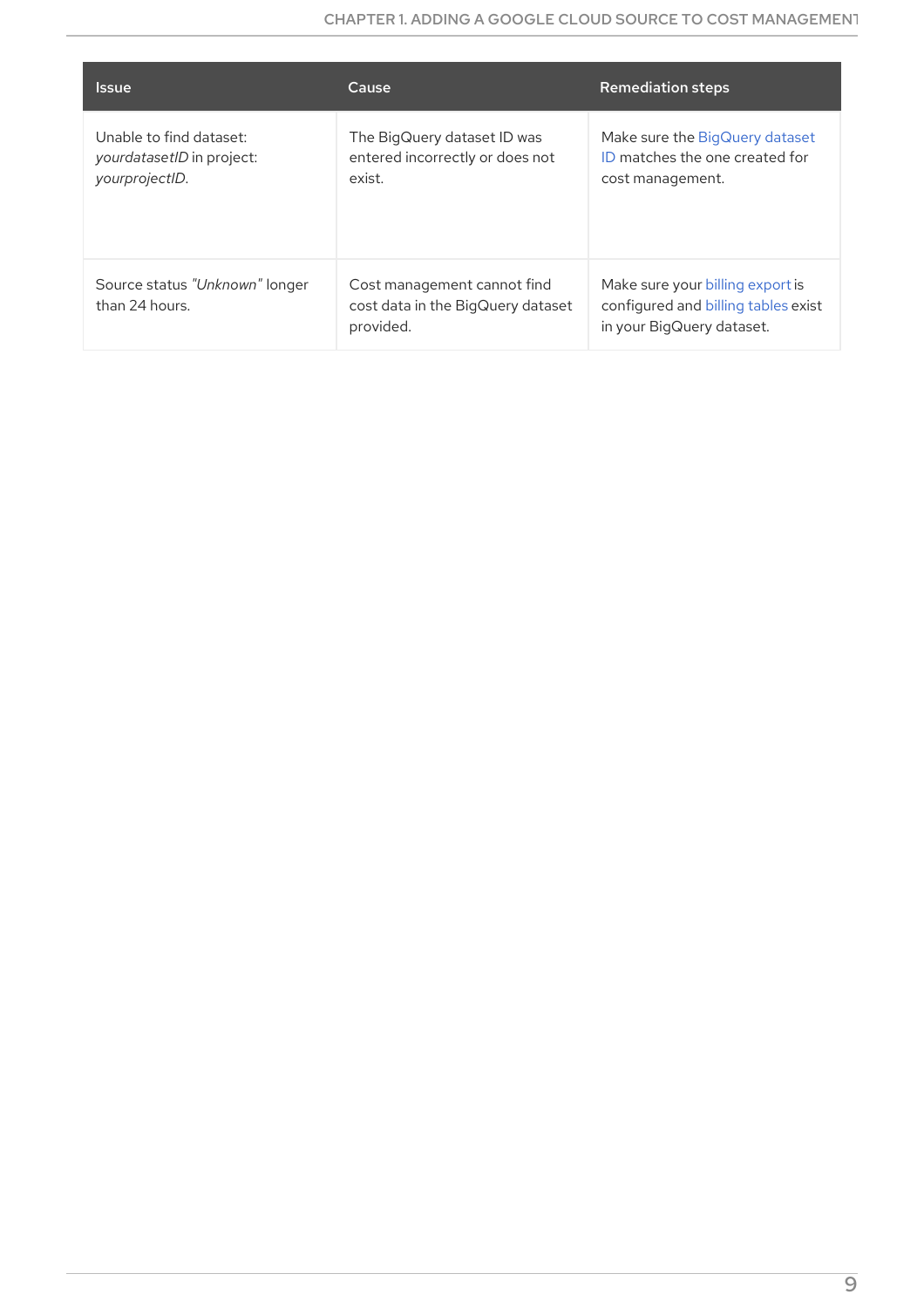# <span id="page-13-0"></span>CHAPTER 2. NEXT STEPS FOR MANAGING YOUR COSTS

After adding your OpenShift Container Platform and Google Cloud sources, on the cost management Overview page ([console.redhat.com/openshift/cost-management/\)](https://console.redhat.com/openshift/cost-management/), your cost data will be sorted into OpenShift and Infrastructure tabs. From here, you can use Perspective to select different views of your cost data.

You can also use the left navigation menu to view the additional details of your costs by service.

#### Additional Resources

- *Adding an OpenShift Container Platform source to cost [management](https://access.redhat.com/documentation/en-us/cost_management_service/2022/html-single/adding_an_openshift_container_platform_source_to_cost_management/index)*
- *Adding an Amazon Web Services (AWS) source to cost [management](https://access.redhat.com/documentation/en-us/cost_management_service/2022/html-single/adding_an_amazon_web_services_aws_source_to_cost_management/index)*
- *Adding a Microsoft Azure source to cost [management](https://access.redhat.com/documentation/en-us/cost_management_service/2022/html-single/adding_a_microsoft_azure_source_to_cost_management/index)*

## <span id="page-13-1"></span>2.1. LIMIT ACCESS TO COST MANAGEMENT RESOURCES

After adding and configuring sources in cost management, it is a good idea to limit access to cost data and resources. For example, you may not want users to have access to all cost data, but instead only data specific to their projects or organization. Using role-based access control, you can limit the visibility of resources involved in cost management reports. For example, you may want to restrict a user's view to only AWS sources, instead of the entire environment.

For more information about limiting access see, *Limiting access to cost [management](https://access.redhat.com/documentation/en-us/cost_management_service/2022/html-single/limiting_access_to_cost_management_resources/index) resources* .

# <span id="page-13-2"></span>2.2. CONFIGURE TAGGING FOR YOUR SOURCES

The cost management application tracks cloud and infrastructure costs using tags (called labels in OpenShift), which you can refine to filter and attribute to resources. Tags in cost management allow you to organize your resources by cost and to allocate the costs to different parts of your cloud infrastructure.



### IMPORTANT

Tags and labels can only be configured directly on a source. While you can choose what tags are activated in cost management, you cannot edit tags and labels in the cost management application.

See *[Managing](https://access.redhat.com/documentation/en-us/cost_management_service/2022/html-single/managing_cost_data_using_tagging/index) cost data using tagging* to learn more about:

- Planning your tagging strategy to organize your view of cost data.
- Understanding how cost management associates tags.
- Configuring tags and labels on your sources.

### <span id="page-13-3"></span>2.3. CONFIGURE COST MODELS TO ACCURATELY REPORT COSTS

Now that you have configured your sources to collect cost and usage data into cost management, you can configure cost models to associate prices to metrics and usage, and fine-tune the costs of running your cloud.